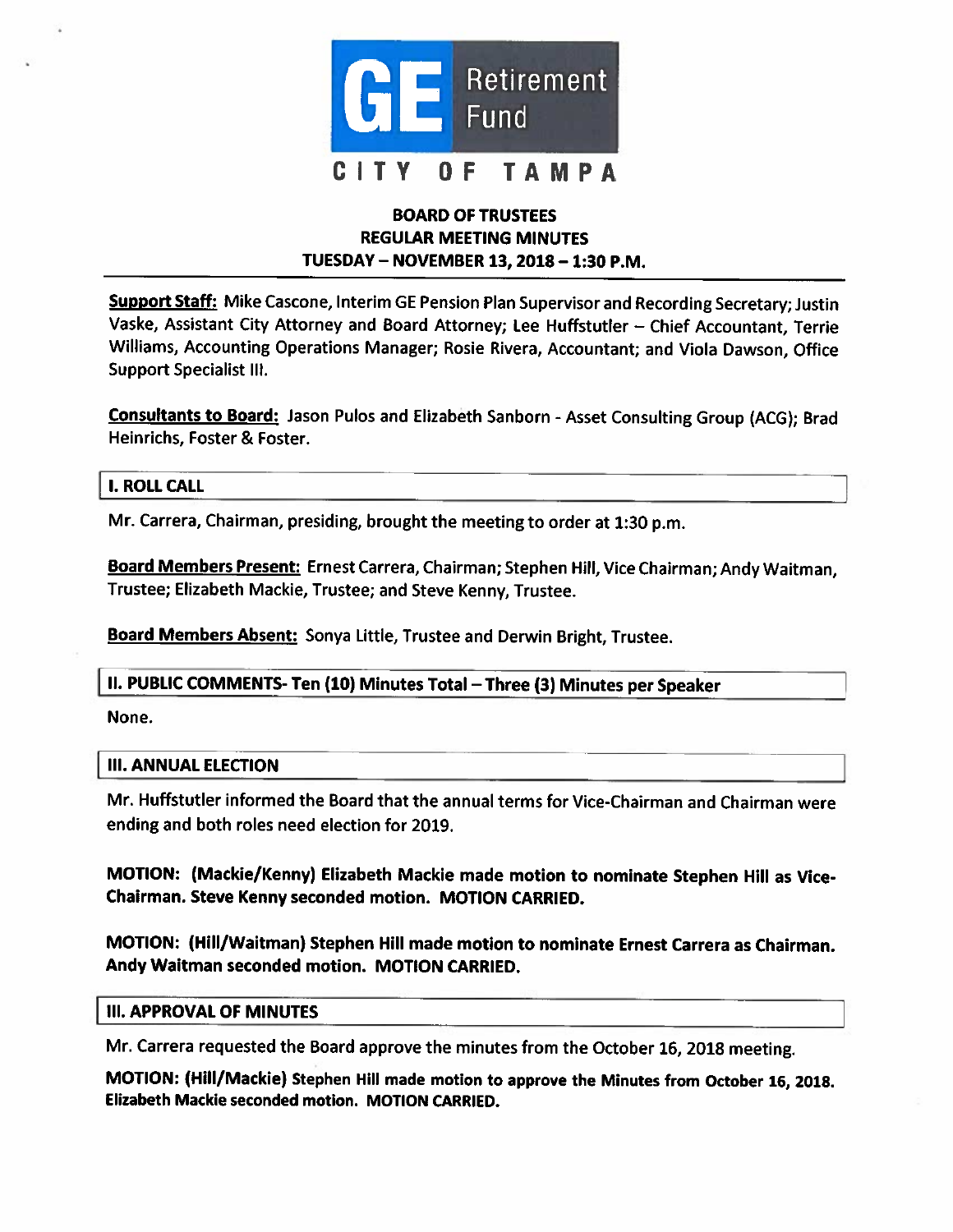

### VI. DISABILITY RETIREMENT HEARING

Mr. Huffstutler briefed the Board on the comprehensive medical evaluation reports that were received from the Board's independent medical examiners concerning the disability retirement application for Samuel Llanes.

We received <sup>a</sup> comprehensive evaluation/medical repor<sup>t</sup> from Eniola Owi, M.D. dated September 27, 2018. It states in relevant part, "After reviewing the provided medical records, taking <sup>a</sup> history and performing <sup>a</sup> <sup>p</sup>hysical examination of Mr. Llanes, it is my opinion that Mr. Llanes is incapable of usefully and efficiently performing any job within the City of Tampa."

<sup>A</sup> comprehensive evaluation/medical repor<sup>t</sup> dated October 20, <sup>2018</sup> was also received from Robin R. Hughes, M.D., M.P.H. It states, "Upon review of Mr. Llanes' recent medical and surgical records, the independent examination by Dr. Owi conducted on 9/27/2018 and my evaluation today, <sup>I</sup> concur with Dr. Owi in that Mr. Llanes is incapable of usefully and efficiently performing any job within the City of Tampa."

Mr. Huffstutler made <sup>a</sup> staff recommendation for the Board to approve the disability retirement application for Mr. Llanes.

MOTION: (Hill/Kenny) Stephen Hill made motion to approve the disability retirement application for Mr. Llanes. Steve Kenny seconded motion. MOTION CARRIED.

Mr. Huffstutler also provided an update to the disability audit. The final paperwor<sup>k</sup> on Tameka Townes provides that there is no change and we continue to provide disability retirement. The audit update also provides that Julio Ruiz Ramos has been non-compliant and his disability retirement has been suspended since April 12, 2018.

### VI. FOSTER & FOSTER ACTUARIAL RATE OF RETURN CONTINUED

Mr. Brad Heinrichs requested that the Board consider making decisions on the following: demographic assumptions for retirement-termination-disability rates, cost and funding methods with amortization, and basis of actuarial rate of return.

MOTION: (Hill/Kenny) Stephen Hill made motion to change the demographic assumptions as suggested by Foster & Foster. Steve Kenny seconded motion. MOTION CARRIED.

MOTION: (Hill/Waitman) Stephen Hill made motion for <sup>a</sup> 25-year amortization. Andy Waitman seconded motion. MOTION CARRIED.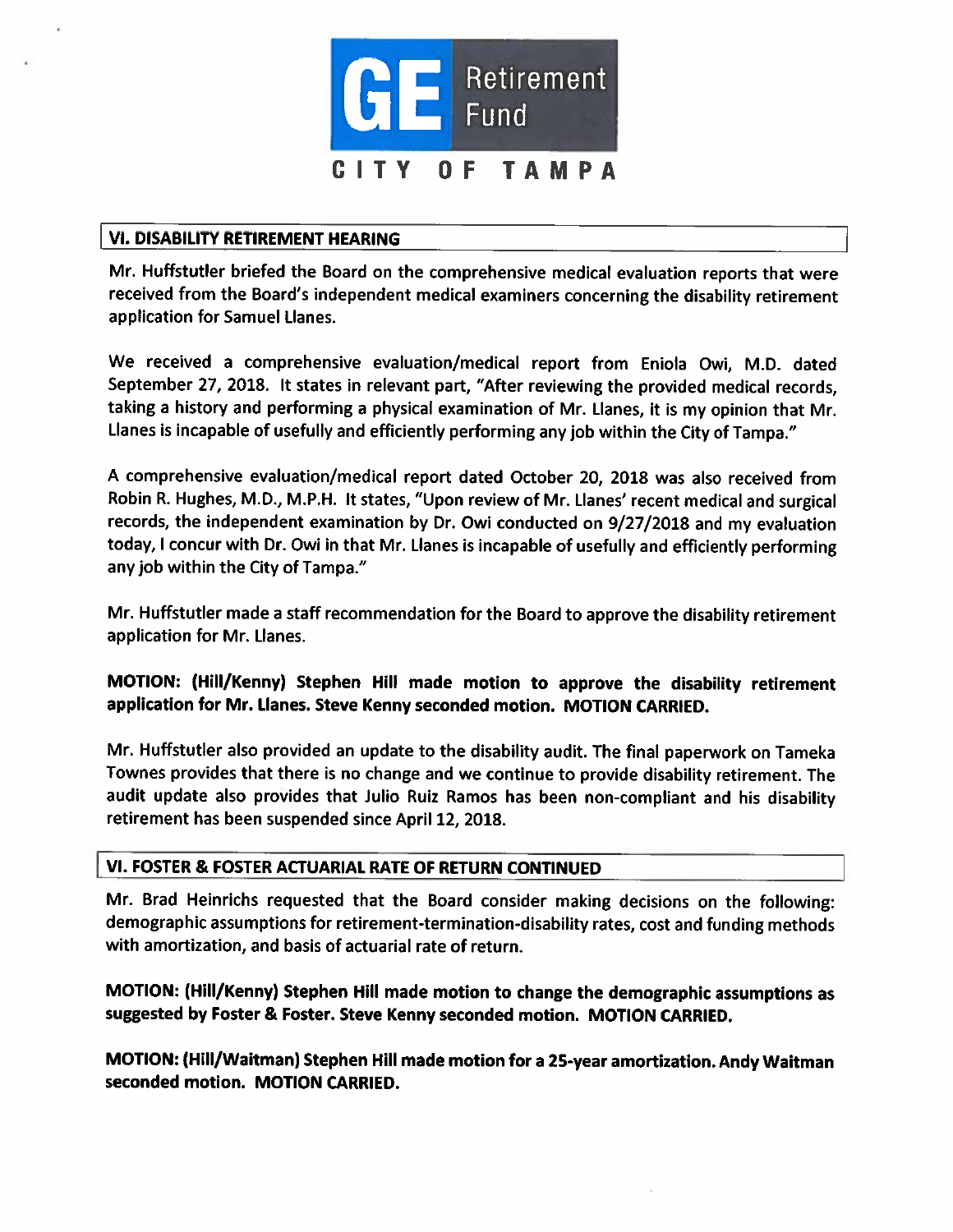

MOTION: (Hill/Kenny) Stephen Hill made motion to accep<sup>t</sup> option <sup>1</sup> to move quickly to reach 7.5%. Steve Kenny seconded motion. MOTION CARRIED.

# VII. STAFF REPORT

# 1) Portfolio Performance Review — Q3 2018

Jason Pulos, ACG, provided the quarter report for the period ending 9/30/2018. The one year net of fee return of the total fund as of 9/30/18 was 3.38% which was 0.09% above the return of the Policy Index and ranked in the top 49% of the Public Fund Universe. On <sup>a</sup> dollar basis the Return on Investment for the One Year period ending 9/30/18 was \$27.53 million. The trailing five year annualized net return of the total fund as of 9/30/18 was 7.18% which ranks in the top 43% of all Public Pension Funds for that time period.

# 2) Portfolio Performance Review — October 2018

Mr. Pubs also reviewed the monthly repor<sup>t</sup> as of October 31, 2018. The total fund value stood at approximately \$698.6 million. Year-to-date through October 31, <sup>2018</sup> the fund is down 2.20% gross of fees which is 0.20% under the Policy Index for the same period. Over the five year period ending October 31, <sup>2018</sup> the Fund is up 5.90% gross of fees annualized compare<sup>d</sup> to the policy index of 5.73% for the same time period.

# 3) November 2018 Liquidity Needs

Mr. Pubs advised the Board of the recommendation for liquidity. The liquidation of \$2 million from the Loomis Sayles Large Cap Growth Equity strategy and \$2 million from the Dodge & Cox Large Cap Value Equity strategy to provide liquidity needs for the month. This reduction to these slightly overweight positions is consistent with ACG's 4Q2018 Asset Class Relative Rankings, which indicates <sup>a</sup> neutral allocation to equities.

MOTION: (Mackie/Hill) Elizabeth Mackie made motion to approve the liquidity needs as recommended by ACG. Stephen Hill seconded motion. MOTION CARRIED.

# 4) Schedule for Fund Managers Presentations 2019

Mr. Huffstutler requested that ACG provide the 2019 schedule for the Fund Manager Presentations.

# 5) Board Meeting Locations

Mr. Huffstutler announced that we are in the process of locating <sup>a</sup> new <sup>p</sup>lace for our Board Meetings to accommodate everyone and the need for technology in order to go paperless.

# 6) Laptops/Tablets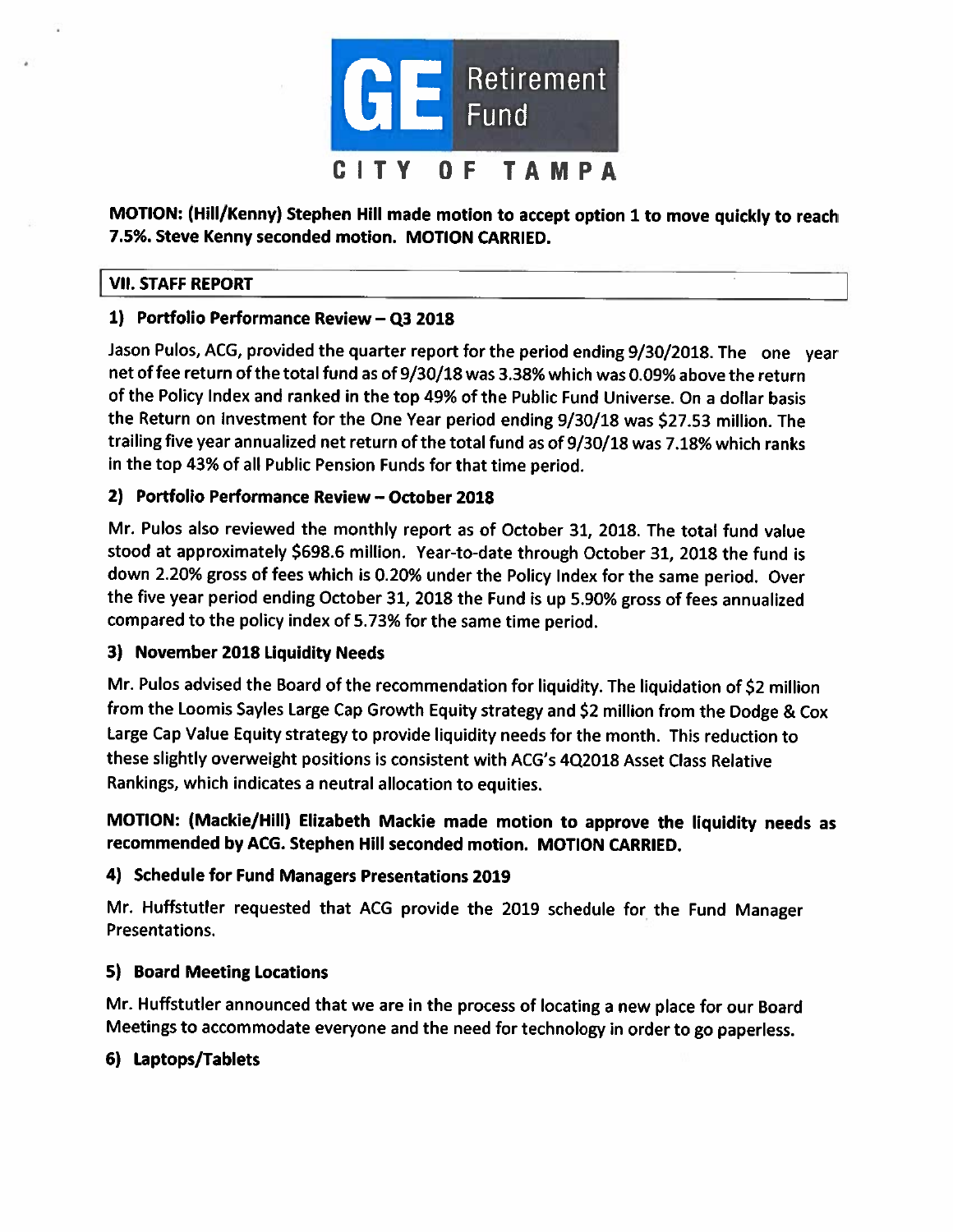

Mr. Huffstutler informed the Board that when we do find the appropriate meeting <sup>p</sup>lace to become paperless, that there may be <sup>a</sup> need to provide the Board of Trustees with the electronics required. Further discussion will ensue once we find <sup>a</sup> location.

### 7) Biennial Pension Verification Questionnaire Audit

Mr. Huffstutler informed the Board that staff is preparing for the Verification Questionnaire Audit and requested approval from the Board to proceed.

MOTION: (Waitman/Hill) Andy Waitman made motion to approve GE Pension staff to proceed with the Biennial Pension Verification Questionnaire Audit and to approve moving forward with the Surviving Spouse Audit at the first of the year. Elizabeth Mackie seconded motion. MOTION CARRIED.

### 8) Public Pension Standards Award

Mr. Huffstutler announced that we have received the Public Pension Standards Award again this year. Ms. Natasha Wiederholt first applied for this award three years ago and we have continued to win yearly. We intend to continue going forward with making sure that we keep up the standards that are required.

MOTION: (Waitman/Hill) Andy Waitman made motion to make the Public Pension Standards Award to be part of the policy and we continue. Stephen Hill seconded motion. MOTION CARRIED.

### V. CONSENT AGENDA

Mr. Huffstutler advised that the Consent Agenda has been reviewed and the items listed are true, correct, and have been found to be accurate.

# Retirement Benefits & Estate Payments:

Early Retirements, Deferred Retirements, DROP Entrants, Survivor Allowances, Estate Payments, Death Benefit Payments

### Monthly Invoices:

1) City of Tampa Reimbursement - September 2018 - \$25,145.91

### Quarterly Invoices:

- 1) Aberdeen —03 2018- #85070 \$83,617.72
- 2) ClariVest —03 2018- #134385 -\$45,868.53
- 3) Dodge & Cox —03 2018 -#46235 \$79,956.71
- 4) Fisher Investments —03 2018- #20180930-10112-10578-A -\$123,321.35
- 5) LMCG Investments  $-$  Q3 2018 \$39,292.57
- 6) Loomis Sayles —03 2018 -#194182 -\$75,860.26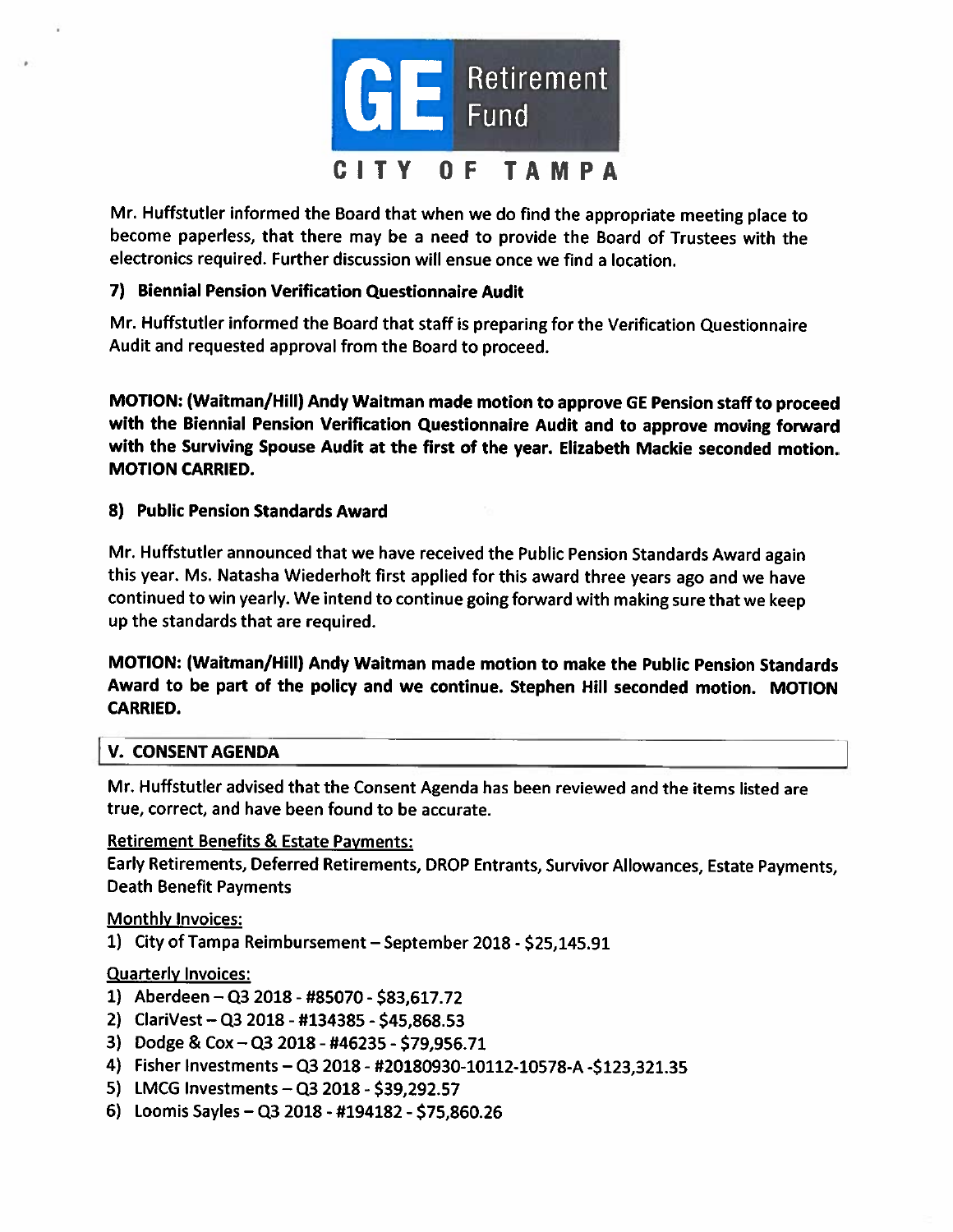

- 7) Northern Trust Q3 2018 \$36,814.57
- 8) Taplin, Canida & Habacht Q3 2018 \$35,980.06
- 9) Wellington Management Q3 2018 #20180930-103079-A \$58,733.53

#### Annual Invoices:

1) Marathon-London International Group -#LLP841O -\$74,528.78

### Auto-Deducted:

- 1) Blackstone —02 2018 \$54,344.00
- 2) Brandywine Global —03 2018- #20180930-4233-A \$69,295.34
- 3) Marathon-London International Group August 2018 \$22,453.00
- 4) Marathon-London International Group September 2018 \$22,537.00
- 5) Marathon-London International Group October 2018 \$20,578.00
- 6) UBS  $-$  Q3 2018 \$95,055.98

#### Miscellaneous Invoices:

- 1) Chameleon Custom Solutions #114609 \$497.55
- 2) Chameleon Custom Solutions #114970 \$496.97
- 3) Foster & Foster -#13288 -\$1,050.00
- 4) HB Workman Design #10501 -\$75.00
- 5) Tampa Occupational Health & Wellness \$1,200.00 (Llanes)
- 6) Tampa Occupational Health & Wellness \$1,200.00 (Townes)
- 7) Travel Reimbursement 2018 FPPTA Trustee School \$161.87 (Kenny)
- 8) Travel Reimbursement 2018 FPPTA Trustee School \$180.71 (Rivera)
- 9) Travel Reimbursement 2018 FPPTA Trustee School \$161.87 (Waitman)
- 10) Workhealth Occupational Medicine \$725.00 (Townes)

MOTION: (Hill/Kenny) Motion was made by Stephen Hill to approve the Consent Agenda. Motion was seconded by Steve Kenny. MOTION CARRIED.

#### IX. MOTION TO RECEIVE & FILE ALL DOCUMENTS

Mr. Huffstutler suggested that we add to receive and file all documents to our Board Minutes.

MOTION: (Kenny/Waitman) Motion was made by Steve Kenny to add Receive & File all Documents to the Consent Agenda. Motion was seconded by Andy Waitman. MOTION CARRIED.

#### X. ADJOURNMENT